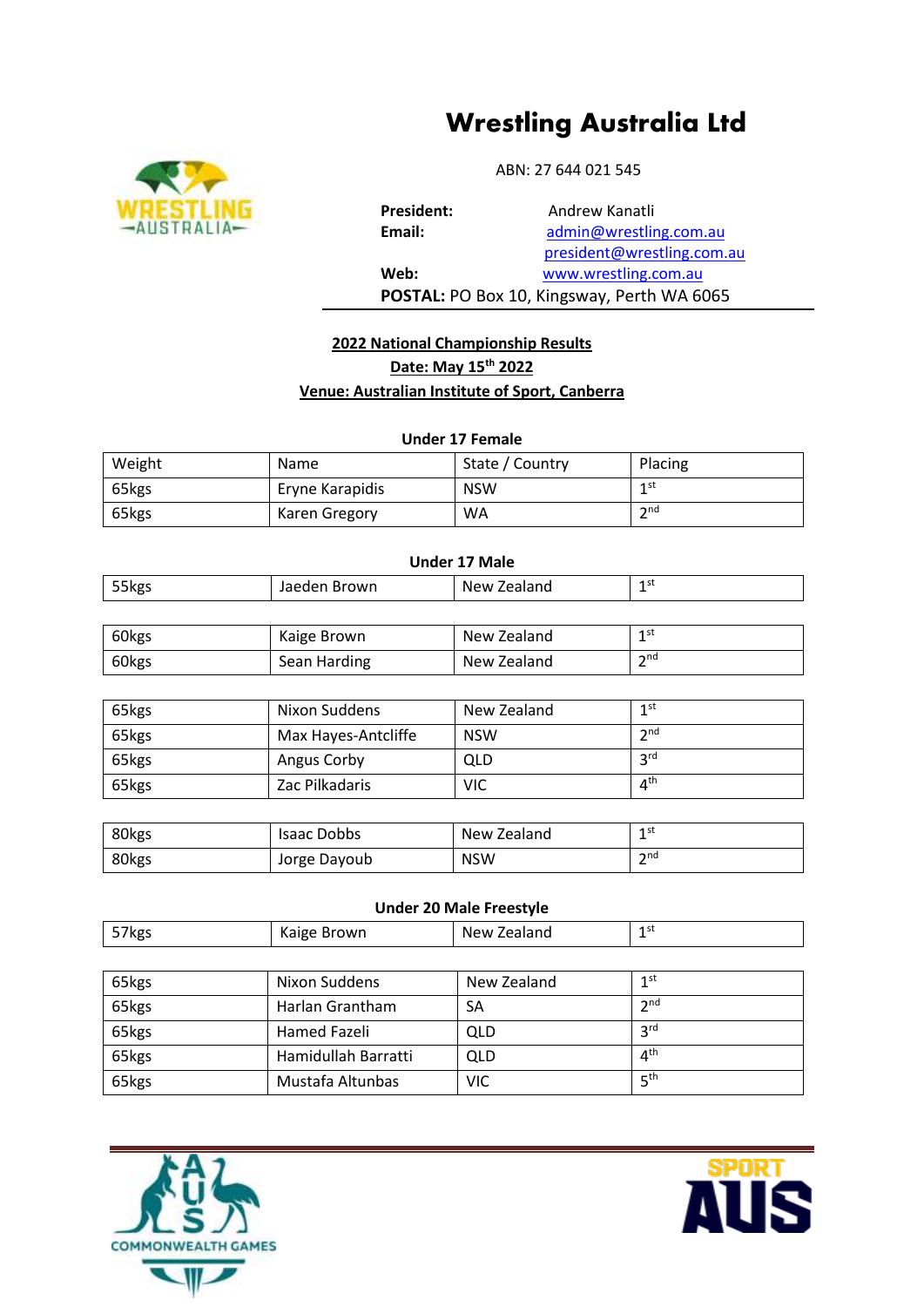| 70kgs | <b>Bradley Fulmer</b> | <b>NSW</b>  | 1 st              |
|-------|-----------------------|-------------|-------------------|
| 70kgs | Rocco Mcneill-Kovacic | SA          | $\mathbf{\infty}$ |
| 70kgs | <b>Blair Browmich</b> | New Zealand | <b>2rd</b>        |

| 74kgs | Trent Jaeggi         | <b>NSW</b>  | 1 <sup>st</sup> |
|-------|----------------------|-------------|-----------------|
| 74kgs | <b>Marcel Rogers</b> | <b>ACT</b>  | 2 <sup>nd</sup> |
| 74kgs | Kyle Ferguson        | <b>NSW</b>  | 3 <sup>rd</sup> |
| 74kgs | Alex Reddy           | New Zealand | 4 <sup>th</sup> |
| 74kgs | Liam Cumic           | <b>NSW</b>  | 5 <sup>th</sup> |
| 74kgs | Leo Dadgostar        | <b>NSW</b>  | 6 <sup>th</sup> |

| 79kgs | <b>Isaac Dobbs</b> | New Zealand | 1 st<br>-              |
|-------|--------------------|-------------|------------------------|
| 79kgs | Chris Baker        | <b>ACT</b>  | $\mathbf{\infty}$<br>- |
|       |                    |             |                        |

| 86kgs | David Jae Wook Ryu | <b>NSW</b> | 1 st |
|-------|--------------------|------------|------|
|       |                    |            |      |
| 97kgs | Laith Hachicha     | QLD        | 1 st |

| 50kgs | Juliana Valencia      | <b>NSW</b> | 1 <sup>st</sup> |
|-------|-----------------------|------------|-----------------|
|       |                       |            |                 |
| 53kgs | Jessica Lavers-McBain | <b>QLD</b> | 1 <sup>st</sup> |
| 53kgs | Natasha Kang          | Singapore  | 2 <sup>nd</sup> |
| 53kgs | Alvina Lim            | Singapore  | 3 <sup>rd</sup> |
|       |                       |            |                 |
| 55kgs | Ridhima Sharma        | <b>NSW</b> | 1 <sup>st</sup> |
|       |                       |            |                 |
| 57kgs | Irene Symeonidis      | <b>VIC</b> | 1 <sup>st</sup> |
|       |                       |            |                 |
| 65kgs | Victoria Gonzalez     | <b>VIC</b> | 1 <sup>st</sup> |
| 65kgs | Charlotte James       | <b>ACT</b> | 2 <sup>nd</sup> |
|       |                       |            |                 |
| 68kgs | Tayla Ford            | SA         | 1 <sup>st</sup> |
| 68kgs | Nachi Masuda          | <b>QLD</b> | 2 <sup>nd</sup> |
|       |                       |            |                 |
| 76kgs | Gaelle Alakame Anzong | <b>ACT</b> | 1 <sup>st</sup> |
| 76kgs | Naomi De Bruine       | <b>NSW</b> | 2 <sub>nd</sub> |
| 76kgs | Christina Judd        | <b>NSW</b> | 3 <sup>rd</sup> |



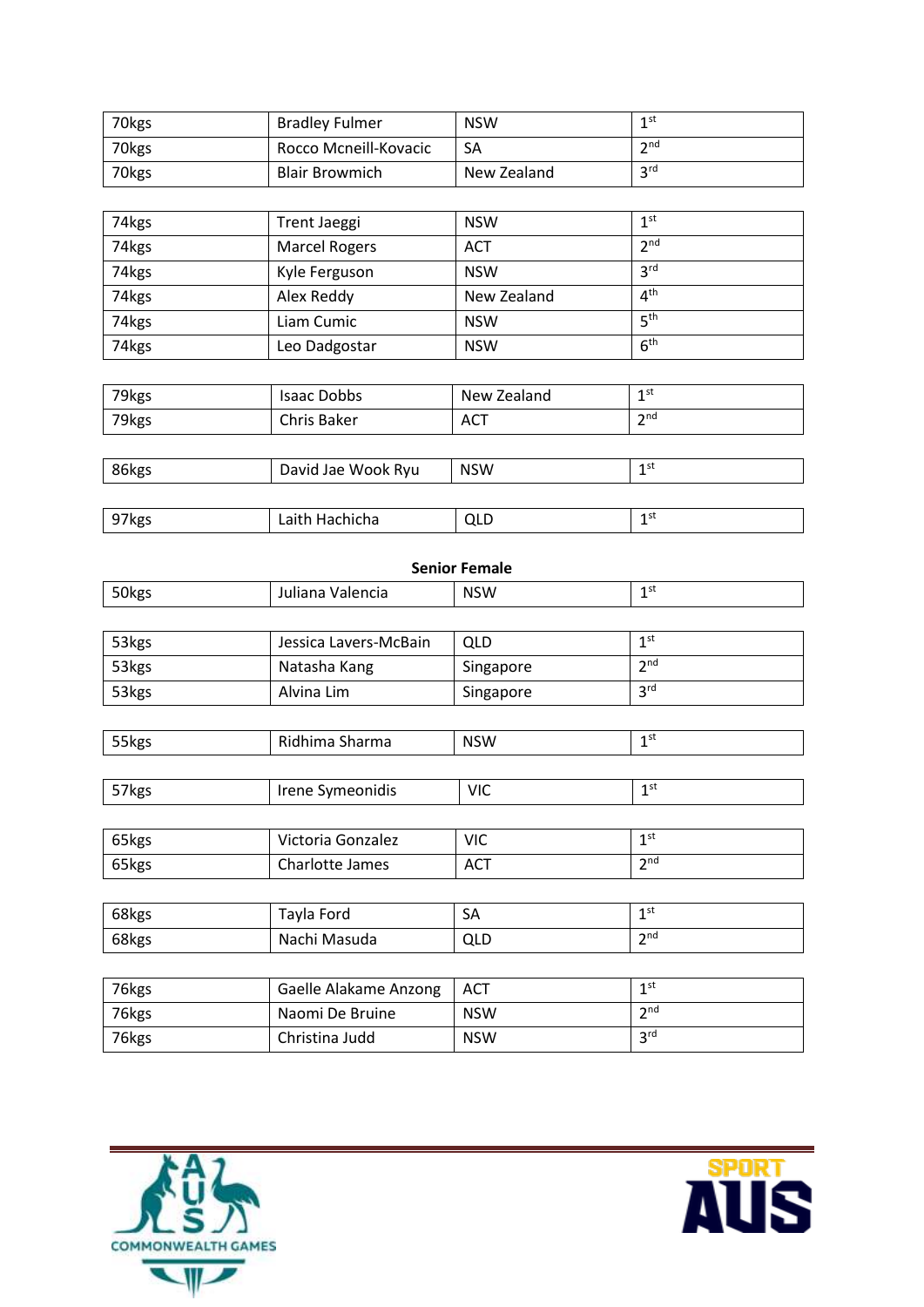#### **Senior Males Freestyle**

| 2 <sup>nd</sup><br>57kgs<br>Suraj Singh<br>New Zealand<br>1 <sup>st</sup><br>61kgs<br><b>Blake Birkett</b><br><b>NSW</b><br>1 <sup>st</sup><br>65kgs<br>Georgii Okorokov<br><b>VIC</b><br>2 <sup>nd</sup><br>Mostafa Rezaeifar<br>65kgs<br><b>NSW</b><br>3 <sup>rd</sup><br>David Class<br>65kgs<br><b>VIC</b><br>4 <sup>th</sup><br>65kgs<br><b>Willy Suwanto</b><br><b>NSW</b><br>5 <sup>th</sup><br>Harlan Grantham<br>SA<br>65kgs<br>1 <sup>st</sup><br>70kgs<br><b>VIC</b><br>Lowe Bingham<br>2 <sup>nd</sup><br>Ghulam Mustafa<br>70kgs<br><b>NSW</b><br>Nikqadam<br>3 <sup>rd</sup><br>70kgs<br>Saiman Bhandari<br><b>ACT</b><br>4 <sup>th</sup><br>Hayden Capell<br><b>QLD</b><br>70kgs<br>5 <sup>th</sup><br>70kgs<br><b>Blair Browmich</b><br>New Zealand<br>1 <sup>st</sup><br>74kgs<br>Artemios Trecpca<br><b>VIC</b><br>2 <sup>nd</sup><br>Callum Marshall<br>74kgs<br><b>QLD</b><br>3 <sup>rd</sup><br><b>VIC</b><br>74kgs<br>Arky Elston<br>4 <sup>th</sup><br>Tonie Redelinghuys<br>74kgs<br>New Zealand<br>5 <sup>th</sup><br>Vinod Kumar<br>74kgs<br><b>VIC</b><br>6 <sup>th</sup><br>74kgs<br><b>Taylor Pickering</b><br>WA<br>7 <sup>th</sup><br>74kgs<br><b>Marcel Rogers</b><br><b>ACT</b><br>8 <sup>th</sup><br>Arrashk Mokari<br>74kgs<br><b>NSW</b> | 57kgs | Justin Holland | <b>NSW</b> | 1 <sup>st</sup> |
|------------------------------------------------------------------------------------------------------------------------------------------------------------------------------------------------------------------------------------------------------------------------------------------------------------------------------------------------------------------------------------------------------------------------------------------------------------------------------------------------------------------------------------------------------------------------------------------------------------------------------------------------------------------------------------------------------------------------------------------------------------------------------------------------------------------------------------------------------------------------------------------------------------------------------------------------------------------------------------------------------------------------------------------------------------------------------------------------------------------------------------------------------------------------------------------------------------------------------------------------------------------------------|-------|----------------|------------|-----------------|
|                                                                                                                                                                                                                                                                                                                                                                                                                                                                                                                                                                                                                                                                                                                                                                                                                                                                                                                                                                                                                                                                                                                                                                                                                                                                              |       |                |            |                 |
|                                                                                                                                                                                                                                                                                                                                                                                                                                                                                                                                                                                                                                                                                                                                                                                                                                                                                                                                                                                                                                                                                                                                                                                                                                                                              |       |                |            |                 |
|                                                                                                                                                                                                                                                                                                                                                                                                                                                                                                                                                                                                                                                                                                                                                                                                                                                                                                                                                                                                                                                                                                                                                                                                                                                                              |       |                |            |                 |
|                                                                                                                                                                                                                                                                                                                                                                                                                                                                                                                                                                                                                                                                                                                                                                                                                                                                                                                                                                                                                                                                                                                                                                                                                                                                              |       |                |            |                 |
|                                                                                                                                                                                                                                                                                                                                                                                                                                                                                                                                                                                                                                                                                                                                                                                                                                                                                                                                                                                                                                                                                                                                                                                                                                                                              |       |                |            |                 |
|                                                                                                                                                                                                                                                                                                                                                                                                                                                                                                                                                                                                                                                                                                                                                                                                                                                                                                                                                                                                                                                                                                                                                                                                                                                                              |       |                |            |                 |
|                                                                                                                                                                                                                                                                                                                                                                                                                                                                                                                                                                                                                                                                                                                                                                                                                                                                                                                                                                                                                                                                                                                                                                                                                                                                              |       |                |            |                 |
|                                                                                                                                                                                                                                                                                                                                                                                                                                                                                                                                                                                                                                                                                                                                                                                                                                                                                                                                                                                                                                                                                                                                                                                                                                                                              |       |                |            |                 |
|                                                                                                                                                                                                                                                                                                                                                                                                                                                                                                                                                                                                                                                                                                                                                                                                                                                                                                                                                                                                                                                                                                                                                                                                                                                                              |       |                |            |                 |
|                                                                                                                                                                                                                                                                                                                                                                                                                                                                                                                                                                                                                                                                                                                                                                                                                                                                                                                                                                                                                                                                                                                                                                                                                                                                              |       |                |            |                 |
|                                                                                                                                                                                                                                                                                                                                                                                                                                                                                                                                                                                                                                                                                                                                                                                                                                                                                                                                                                                                                                                                                                                                                                                                                                                                              |       |                |            |                 |
|                                                                                                                                                                                                                                                                                                                                                                                                                                                                                                                                                                                                                                                                                                                                                                                                                                                                                                                                                                                                                                                                                                                                                                                                                                                                              |       |                |            |                 |
|                                                                                                                                                                                                                                                                                                                                                                                                                                                                                                                                                                                                                                                                                                                                                                                                                                                                                                                                                                                                                                                                                                                                                                                                                                                                              |       |                |            |                 |
|                                                                                                                                                                                                                                                                                                                                                                                                                                                                                                                                                                                                                                                                                                                                                                                                                                                                                                                                                                                                                                                                                                                                                                                                                                                                              |       |                |            |                 |
|                                                                                                                                                                                                                                                                                                                                                                                                                                                                                                                                                                                                                                                                                                                                                                                                                                                                                                                                                                                                                                                                                                                                                                                                                                                                              |       |                |            |                 |
|                                                                                                                                                                                                                                                                                                                                                                                                                                                                                                                                                                                                                                                                                                                                                                                                                                                                                                                                                                                                                                                                                                                                                                                                                                                                              |       |                |            |                 |
|                                                                                                                                                                                                                                                                                                                                                                                                                                                                                                                                                                                                                                                                                                                                                                                                                                                                                                                                                                                                                                                                                                                                                                                                                                                                              |       |                |            |                 |
|                                                                                                                                                                                                                                                                                                                                                                                                                                                                                                                                                                                                                                                                                                                                                                                                                                                                                                                                                                                                                                                                                                                                                                                                                                                                              |       |                |            |                 |
|                                                                                                                                                                                                                                                                                                                                                                                                                                                                                                                                                                                                                                                                                                                                                                                                                                                                                                                                                                                                                                                                                                                                                                                                                                                                              |       |                |            |                 |
|                                                                                                                                                                                                                                                                                                                                                                                                                                                                                                                                                                                                                                                                                                                                                                                                                                                                                                                                                                                                                                                                                                                                                                                                                                                                              |       |                |            |                 |
|                                                                                                                                                                                                                                                                                                                                                                                                                                                                                                                                                                                                                                                                                                                                                                                                                                                                                                                                                                                                                                                                                                                                                                                                                                                                              |       |                |            |                 |
|                                                                                                                                                                                                                                                                                                                                                                                                                                                                                                                                                                                                                                                                                                                                                                                                                                                                                                                                                                                                                                                                                                                                                                                                                                                                              |       |                |            |                 |
|                                                                                                                                                                                                                                                                                                                                                                                                                                                                                                                                                                                                                                                                                                                                                                                                                                                                                                                                                                                                                                                                                                                                                                                                                                                                              |       |                |            |                 |
|                                                                                                                                                                                                                                                                                                                                                                                                                                                                                                                                                                                                                                                                                                                                                                                                                                                                                                                                                                                                                                                                                                                                                                                                                                                                              |       |                |            |                 |
|                                                                                                                                                                                                                                                                                                                                                                                                                                                                                                                                                                                                                                                                                                                                                                                                                                                                                                                                                                                                                                                                                                                                                                                                                                                                              |       |                |            |                 |
|                                                                                                                                                                                                                                                                                                                                                                                                                                                                                                                                                                                                                                                                                                                                                                                                                                                                                                                                                                                                                                                                                                                                                                                                                                                                              | 74kgs | Nima Behrouz   | WA         | 9 <sup>th</sup> |
| $10^{\text{th}}$<br>74kgs<br>Leo Dadgostar<br><b>NSW</b>                                                                                                                                                                                                                                                                                                                                                                                                                                                                                                                                                                                                                                                                                                                                                                                                                                                                                                                                                                                                                                                                                                                                                                                                                     |       |                |            |                 |
| $11^{\text{th}}$<br>74kgs<br>Aryan Negahdari<br><b>NSW</b>                                                                                                                                                                                                                                                                                                                                                                                                                                                                                                                                                                                                                                                                                                                                                                                                                                                                                                                                                                                                                                                                                                                                                                                                                   |       |                |            |                 |
| $12^{th}$<br>74kgs<br><b>Brandon Ferguson</b><br><b>NSW</b>                                                                                                                                                                                                                                                                                                                                                                                                                                                                                                                                                                                                                                                                                                                                                                                                                                                                                                                                                                                                                                                                                                                                                                                                                  |       |                |            |                 |
| Cole Hawkins<br>74kgs<br>New Zealand                                                                                                                                                                                                                                                                                                                                                                                                                                                                                                                                                                                                                                                                                                                                                                                                                                                                                                                                                                                                                                                                                                                                                                                                                                         |       |                |            |                 |
| Charlie Ray Hoy<br>74kgs<br><b>ACT</b>                                                                                                                                                                                                                                                                                                                                                                                                                                                                                                                                                                                                                                                                                                                                                                                                                                                                                                                                                                                                                                                                                                                                                                                                                                       |       |                |            |                 |
| Melih Haktan<br><b>NSW</b><br>74kgs                                                                                                                                                                                                                                                                                                                                                                                                                                                                                                                                                                                                                                                                                                                                                                                                                                                                                                                                                                                                                                                                                                                                                                                                                                          |       |                |            |                 |
|                                                                                                                                                                                                                                                                                                                                                                                                                                                                                                                                                                                                                                                                                                                                                                                                                                                                                                                                                                                                                                                                                                                                                                                                                                                                              |       |                |            |                 |

| 79kgs | John Vake               | New Zealand | 1 <sup>st</sup> |
|-------|-------------------------|-------------|-----------------|
| 79kgs | Chris Baker             | ACT         | 2 <sup>nd</sup> |
| 79kgs | Nick Delatovic          | ACT         | 3 <sup>rd</sup> |
| 79kgs | Michael Fragomeni       | WA          | 3 <sup>rd</sup> |
| 79kgs | <b>Bodie Williamson</b> | QLD         | 5 <sup>th</sup> |
| 79kgs | Nicholas Duggan         | <b>NSW</b>  | 6 <sup>th</sup> |



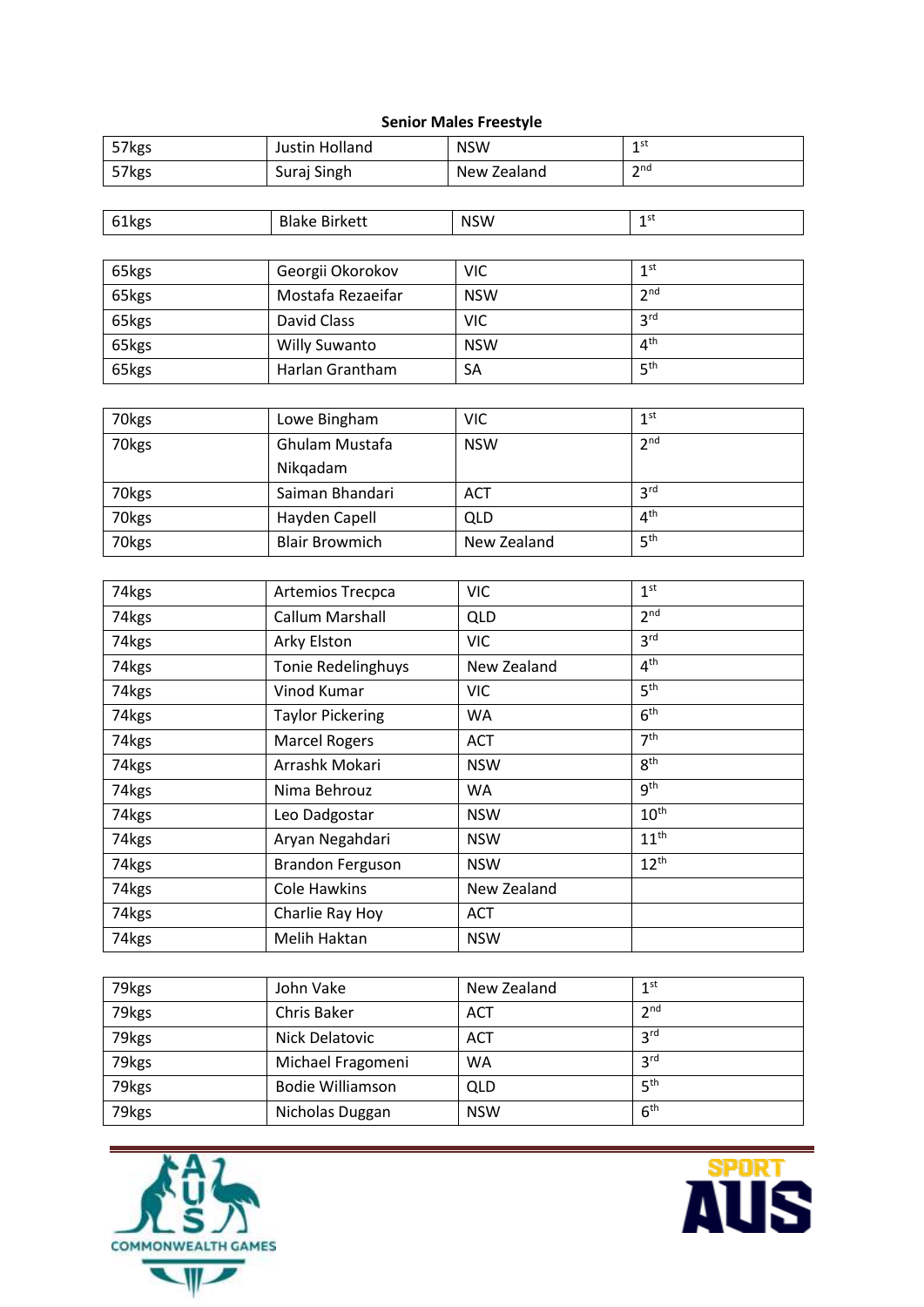| 79kgs | Justin Yusof      | QLD        | $\neg$ th |
|-------|-------------------|------------|-----------|
| 79kgs | Reza Mohammad Ali | <b>NSW</b> |           |
|       | Zohrabi           |            |           |
| 79kgs | Matthew Ryan      | QLD        |           |

| 86kgs | Jayden Lawrence     | <b>NSW</b>  | 1 <sup>st</sup> |
|-------|---------------------|-------------|-----------------|
| 86kgs | Matthew Oxenham     | New Zealand | 2 <sub>nd</sub> |
| 86kgs | Jordan Mellars-Rose | New Zealand | 3 <sup>rd</sup> |
| 86kgs | Kyle Skiba          | WA          | 3 <sup>rd</sup> |
| 86kgs | Paul McMah          | New Zealand | 5 <sup>th</sup> |
| 86kgs | Ellis Mackenzie     | <b>ACT</b>  | 5 <sup>th</sup> |
| 86kgs | Amir Fazeli         | <b>NSW</b>  | 7 <sup>th</sup> |
| 86kgs | <b>Yousef Salim</b> | <b>NSW</b>  | 8 <sup>th</sup> |
| 86kgs | Rohan Rampton       | <b>VIC</b>  | <b>gth</b>      |
| 86kgs | David Jae Wook Ryu  | <b>NSW</b>  |                 |

| $\sim$<br><b>47kgs</b><br>$-$ | singh | AC. | -<br>- |
|-------------------------------|-------|-----|--------|
|                               |       |     |        |

| 97kgs | Tom Barns    | <b>WA</b>  | 1st                    |
|-------|--------------|------------|------------------------|
| 97kgs | Sione Sika   | <b>ACT</b> | $\mathbf{\Im}$ nd<br>- |
| 97kgs | Brendan Tran | <b>NSW</b> | <b>2rd</b><br>ت        |

| 125kgs | Cedric Nyasmsi   | <b>ACT</b> | 1st             |
|--------|------------------|------------|-----------------|
| 125kgs | Arzhang Janipour | <b>NSW</b> | 2nd             |
| 125kgs | Josh Schaeffer   | <b>NSW</b> | <b>2rd</b>      |
| 125kgs | Reiner Leong     | WA         | 4 <sup>th</sup> |

### **Senior Male Greco-Roman**

| 67kgs | Emirhan Demirhan | <b>VIC</b> | 1st  |
|-------|------------------|------------|------|
|       |                  |            |      |
| 72kgs | Timur Aslanov    | <b>NSW</b> | 1 st |

| 77kgs | Furkan Tutak          | VIC | 1st             |
|-------|-----------------------|-----|-----------------|
| 77kgs | Pourya Moradihamedani | VIC | $\mathsf{and}$  |
| 77kgs | Nima Behrouz          | WA  | <b>2rd</b>      |
| 77kgs | Vinod Kumar           | VIC | 4 <sup>th</sup> |

| 82kgs | Rohan Kalisch | VIC         | 1st             |
|-------|---------------|-------------|-----------------|
| 82kgs | Ali Masoudi   | <b>NSW</b>  | $\mathsf{h}$ nd |
|       |               |             |                 |
| 87kgs | Paul McMah    | New Zealand | 1 <sub>st</sub> |